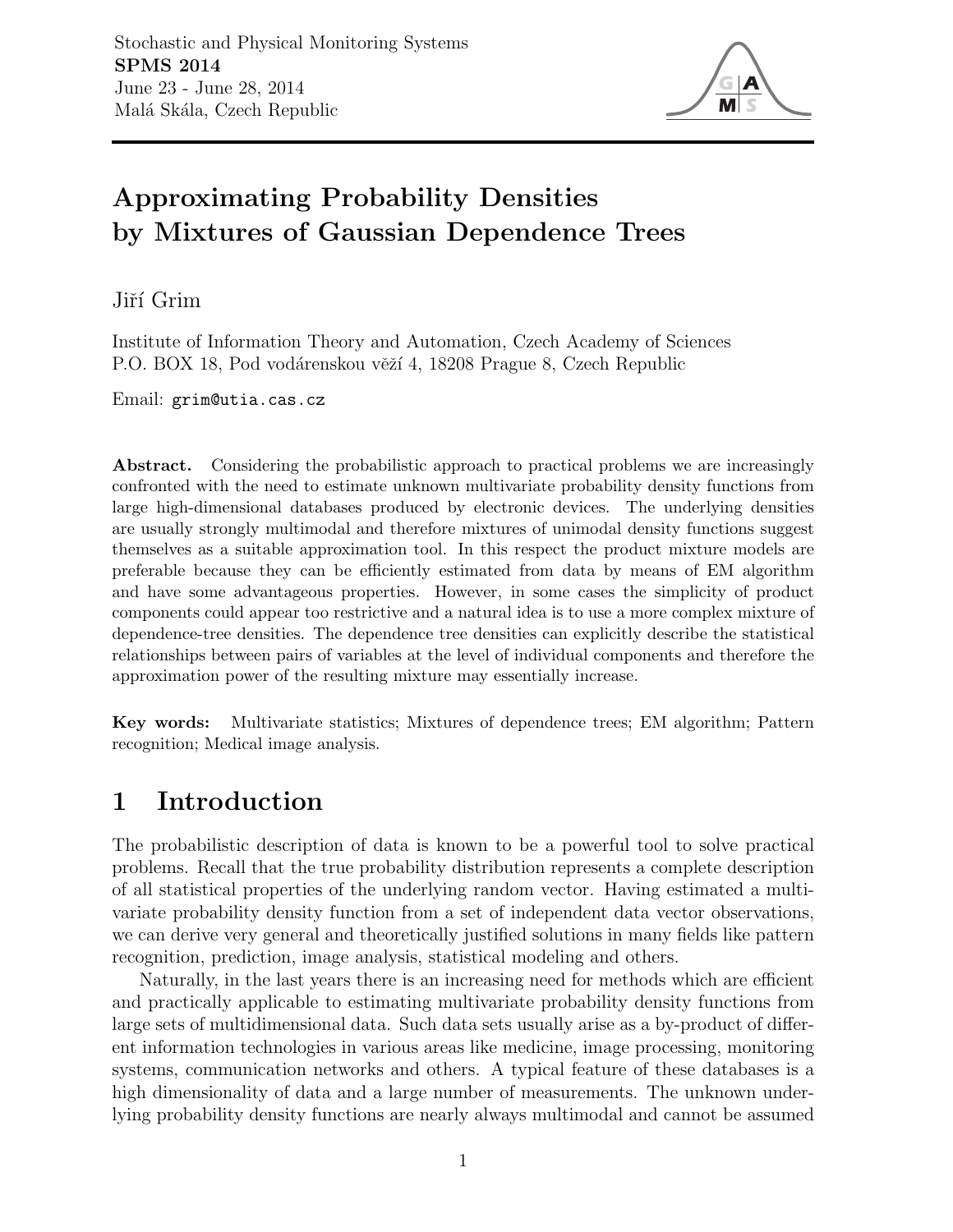in a simple parametric form. A natural way to approximate the underlying multidimensional density functions is to use mixtures of product components. Here we use the term approximation to emphasize the approximation accuracy as a primary goal. We recall that, unlike statistical estimation problems, the approximating mixtures need not be identifiable and the chosen number of components may influence only the approximation accuracy.

The mixtures of product components can be efficiently estimated from data by means of EM algorithm and have some specific advantages as approximation tools, e.g., marginal distributions of product mixtures are directly available by omitting superfluous terms in product components, the approximation "power" of product mixtures can be increased by including additional components, product mixtures can be estimated directly from incomplete data without estimating the missing values and, moreover, they support a subspace modification for the sake of component-specific feature selection. In recent years, product mixtures have been applied to multidimensional problems in different areas like pattern recognition, texture evaluation, preprocessing of screening mammograms, texture modeling and others (cf. [8] - [12]).

Despite the advantageous properties of product mixtures, the simplicity of product components may become a limiting feature in some respects. As mentioned earlier, the approximation potential of the product mixtures can be increased by including additional product components but, in some cases, it could be advantageous to consider the mixture components in a more specific form. In this paper we propose to use dependence-tree densities as components [6], [18]. The structural optimization of tree dependence proposed by Chow and Liu [3] is compatible with the EM algorithm, and thus the estimation of dependence-tree mixtures from data is computationally feasible even in multidimensional spaces. By using the concept of a dependence tree we can explicitly describe statistical relationships between pairs of variables at the level of individual components; therefore, the approximation power of the resulting mixture model may be fundamentally increased. Of course, marginal distributions of dependence-tree mixtures are not easily obtained and we lose some of the above-mentioned advantageous properties of product mixtures. On the other hand, in some cases such properties need not be indispensable and the increased approximation potential may become essential.

### 2 Dependence-Tree Distributions

The idea of the dependence-tree distribution refers to the known paper of Chow and Liu [3] who proposed approximation of multivariate discrete probability distribution  $P^*(x)$ by the product distribution

$$
P(\boldsymbol{x}|\pi,\beta) = p(x_{i_1}) \prod_{n=2}^{N} p(x_{i_n}|x_{j_n}), \quad j_n \in \{i_1, \ldots, i_{n-1}\}.
$$
 (1)

Here  $\pi = (i_1, i_2, \ldots, i_N)$  is a permutation of the index set  $\mathcal N$  and  $\beta$  is the tree-dependence structure

$$
\beta = \{(i_1, -), (i_2, j_2), \dots, (i_N, j_N)\}, \ \ j_n \in \{i_1, \dots, i_{n-1}\}.
$$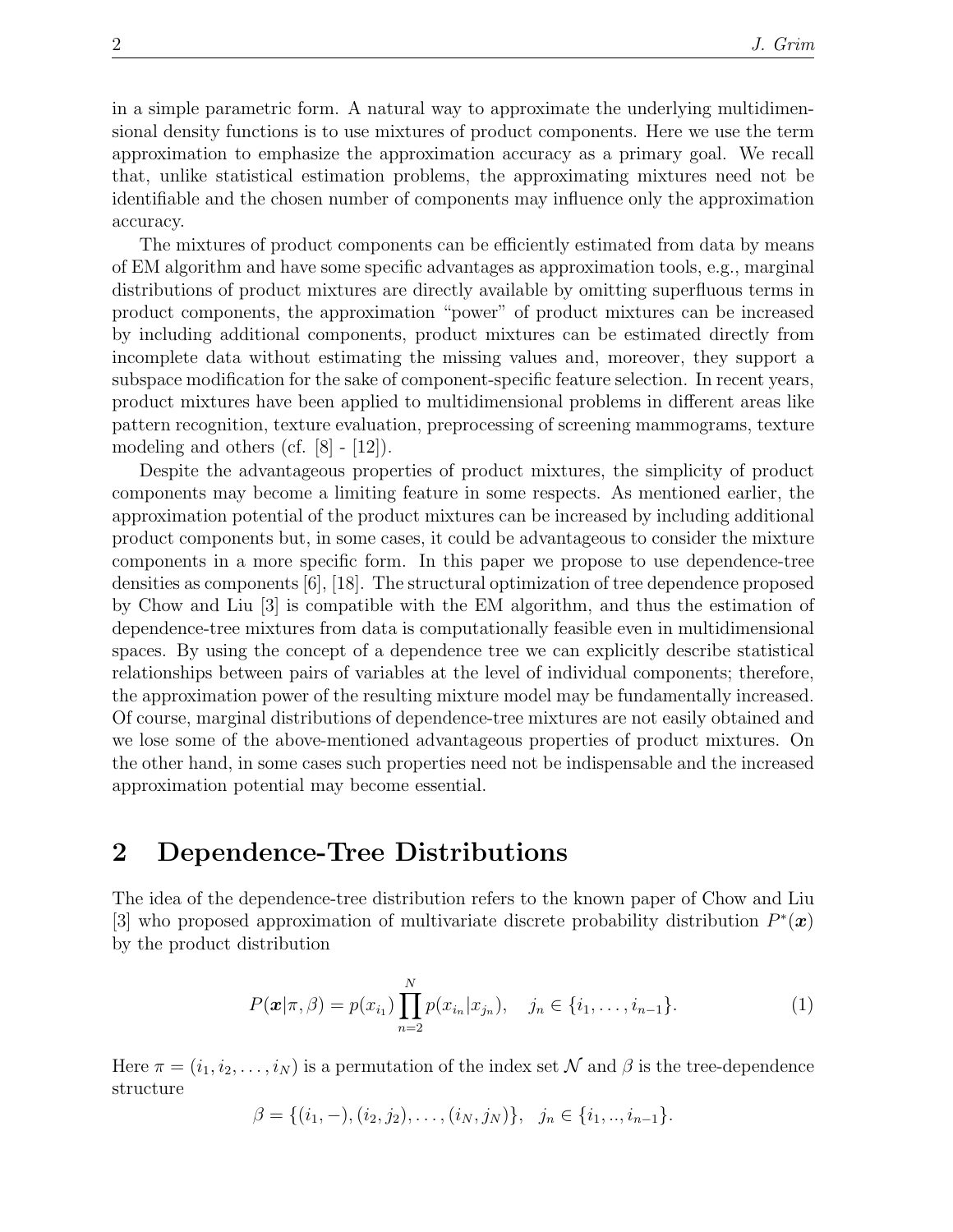Note that, here and in the sections that follow, we use a simplified notation of marginal distributions whenever tolerable. Thus, we write, e.g.,

$$
p(x_n) = p_n(x_n), \quad p(x_n|x_k) = p_{n|k}(x_n|x_k).
$$

The approximation model (1) is defined by the conditional marginals  $p(x_{i_k}|x_{j_k})$  and by the dependence structure  $\beta$ . It can be shown that any dependence structure  $\beta$  uniquely defines a connected graph without circuits, in other words a spanning tree over the vertices  $\mathcal N$  (cf. [6], p. 7, Theorem 3.2). The probability distribution (1) can be rewritten in the form

$$
P(\mathbf{x}|\pi,\beta) = \left[\prod_{n=1}^{N} p(x_{i_n})\right] \left[\prod_{n=2}^{N} \frac{p(x_{i_n}, x_{j_n})}{p(x_{i_n})p(x_{j_n})}\right].
$$
 (2)

Here the first product is permutation-invariant and the second product can always be naturally ordered by the indices of variables:

$$
P(\boldsymbol{x}|\boldsymbol{\alpha},\boldsymbol{\theta}) = \left[\prod_{n=1}^{N} p(x_n)\right] \left[\prod_{n=2}^{N} \frac{p(x_n, x_{k_n})}{p(x_n)p(x_{k_n})}\right] = p(x_1) \prod_{n=2}^{N} p(x_n|x_{k_n}).
$$
 (3)

In this sense the indices  $\boldsymbol{\alpha} = (k_2, \ldots, k_N)$  briefly describe the ordered edges of the spanning tree  $\tilde{\beta} = \{(2, k_2), \ldots, (N, k_N)\}\$  and  $\boldsymbol{\theta} = \{p(x_n, x_{k_n}), n = 2, \ldots, N\}\$  stands for the related set of two-dimensional marginals. Note that all univariate marginals can uniquely be derived from the bivariate ones.

An essential advantage of the tree-dependence model (3) is a simple solution of the underlying structural optimization problem. For this purpose Chow and Liu first introduced a measure of approximation closeness. In particular, the optimal approximation  $P(\mathbf{x}|\alpha,\theta)$  of a probability distribution  $P^*(\mathbf{x})$  should minimize the Kullback-Leibler information divergence (cf. [17])

$$
I(P^*(\cdot)||P(\cdot|\boldsymbol{\alpha},\boldsymbol{\theta})) = \sum_{x \in X} P^*(x) \log \frac{P^*(x)}{P(x|\boldsymbol{\alpha},\boldsymbol{\theta})} \ge 0.
$$
 (4)

The information function (4) is not a metric but it is non-negative and equals zero if and only if  $P^*(x) = P(x|\alpha, \theta)$  for all  $x \in X$ . By using substitution (3) we can write

$$
I(P^*(\cdot)||P(\cdot|\alpha,\theta)) = -H(P^*) - \sum_{x_1=0}^1 p^*(x_1) \log p(x_1) - \sum_{n=2}^N \left[ \sum_{x_n=0}^1 \sum_{x_{k_n}=0}^1 p^*(x_n, x_{k_n}) \log p(x_n | x_{k_n}) \right],
$$
  

$$
I(P^*(\cdot)||P(\cdot|\alpha,\theta)) = -H(P^*) - \sum_{x_1=0}^1 p^*(x_1) \log p(x_1) - \sum_{n=2}^N \sum_{x_{k_n}=0}^1 p^*(x_{k_n}) \left[ \sum_{x_n=0}^1 \frac{p^*(x_n, x_{k_n})}{p^*(x_{k_n})} \log p(x_n | x_{k_n}) \right].
$$
  
(5)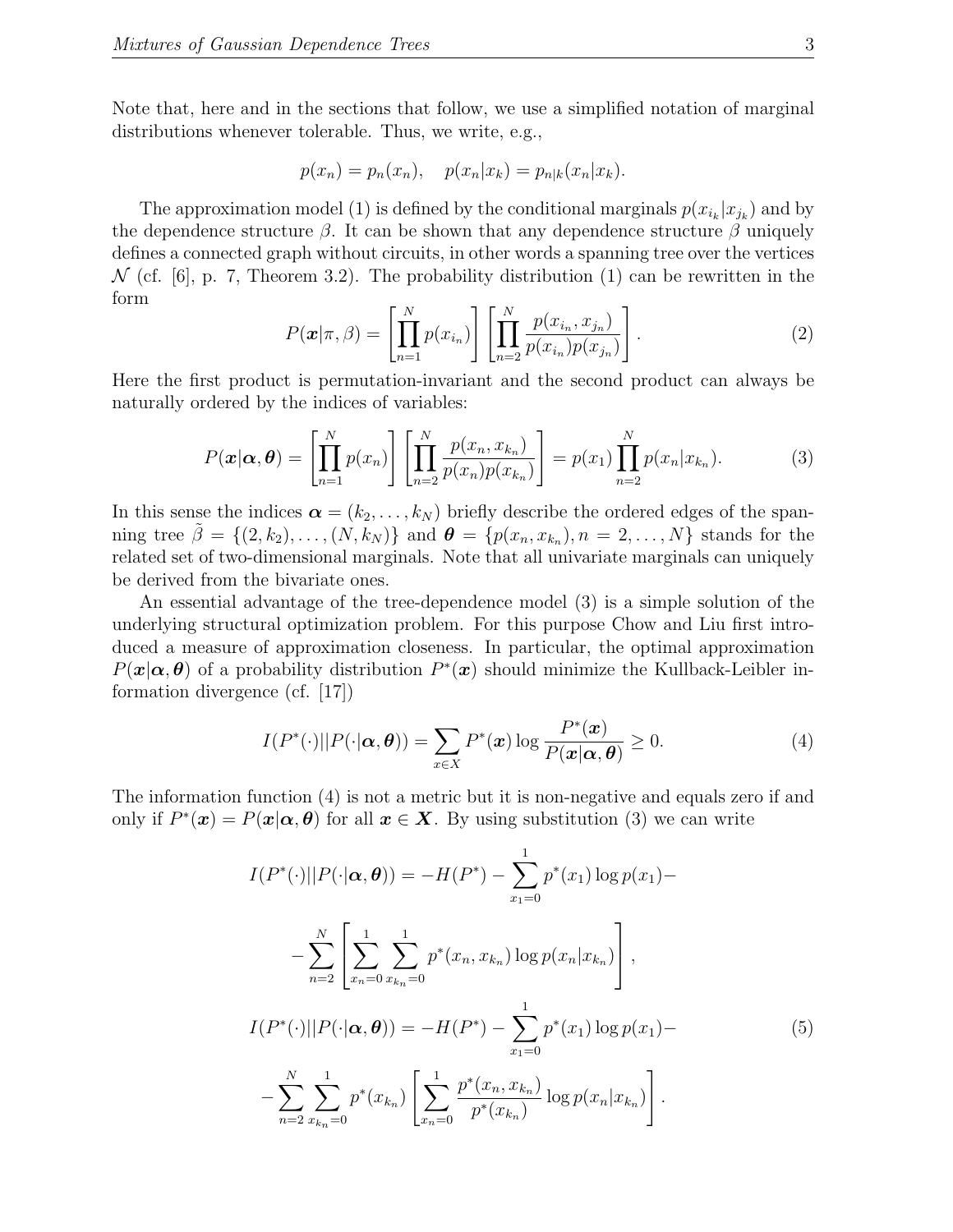In the previous equation the Shannon entropy  $H(P^*)$  is a constant

$$
H(P^*) = \sum_{x \in X} -P^*(x) \log P^*(x) \tag{6}
$$

and, in order to minimize the information divergence, we have to maximize the last two terms which correspond to the log-likelihood function for the dependence-tree distribution (3). It can be seen (cf. [6], Eq. (46)) that, for any fixed dependence structure  $\alpha$ , the Kullback-Leibler information divergence  $I(P^*(\cdot)||P(\cdot|\alpha, \theta))$  is minimized by the twodimensional marginals  $\boldsymbol{\theta}^* = \{p^*(x_n, x_{k_n}), n = 2, \ldots, N\}$ :

$$
p(x_1) = p^*(x_1), \quad p(x_n | x_{k_n}) = \frac{p^*(x_n, x_{k_n})}{p^*(x_{k_n})}.
$$
\n<sup>(7)</sup>

Making substitution (7) into (5), we obtain

$$
I(P^*(\cdot)||P(\cdot|\alpha,\boldsymbol{\theta})) = -H(P^*) + \sum_{n=1}^N H(p_n^*) - \sum_{n=2}^N \sum_{x_n=0}^1 \sum_{x_{k_n}=0}^1 p^*(x_n, x_{k_n}) \log \frac{p^*(x_n, x_{k_n})}{p^*(x_n)p^*(x_{k_n})}.
$$

In the last formula  $H(p_n^*)$  are the respective marginal Shannon entropies (cf. (6))

$$
H(p_n^*) = \sum_{x_n=0}^{1} -p^*(x_n) \log p^*(x_n),
$$

the sum of which is structure independent. Thus the Kullback-Leibler information divergence  $I(P^*(\cdot)||P(\cdot|\alpha, \theta))$  is minimized by maximizing the sum of Shannon mutual information values  $\mathcal{I}(p_n^*, p_{k_n}^*)$  between the respective variables  $x_n, x_{k_n}, n = 2, ..., N$ 

$$
\mathcal{I}(p_n^*, p_{k_n}^*) = \sum_{x_n=0}^1 \sum_{x_{k_n}=0}^1 p^*(x_n, x_{k_n}) \log \frac{p^*(x_n, x_{k_n})}{p^*(x_n)p^*(x_{k_n})}.
$$
\n
$$
(8)
$$

In other words, the optimal dependence structure  $\alpha^*$  has to satisfy the condition

$$
\boldsymbol{\alpha}^* = \arg \max_{\alpha} \Big\{ \sum_{n=2}^N \mathcal{I}(p_n^*, p_{k_n}^*) \Big\}.
$$
 (9)

As shown by Chow and Liu the optimal tree-dependence structure can be found as a maximum weight spanning tree over the complete graph of vertices  $\mathcal N$  with edge-weights  $\mathcal{I}(p_n^*, p_{k_n}^*)$ . The maximum-weight spanning tree  $\alpha^*$  can be constructed, e.g., by the algorithm of Boruvka-Kruskal [1], [16] as proposed by Chow and Liu. Nevertheless, from the computational point of view, the algorithm of Prime [20] could be preferable, because it does not need any ordering of edge weights.

Let us remark that, in the past, the approximation model (3) has been studied in more general forms including higher-order marginals (cf. [6]).

$$
P(\boldsymbol{x}) = p(x_{i_1}) \prod_{n=2}^{N} p(x_{i_n} | \boldsymbol{x}_{B_{i_n}}), \quad B_{i_n} \subset \{i_1, \ldots, i_{n-1}\}.
$$

There are also related papers from the area of knowledge-based systems and Bayesian networks (cf. detailed references in [18]). However, the problems arising from the underlying structural optimization become exceedingly difficult from the computational point of view.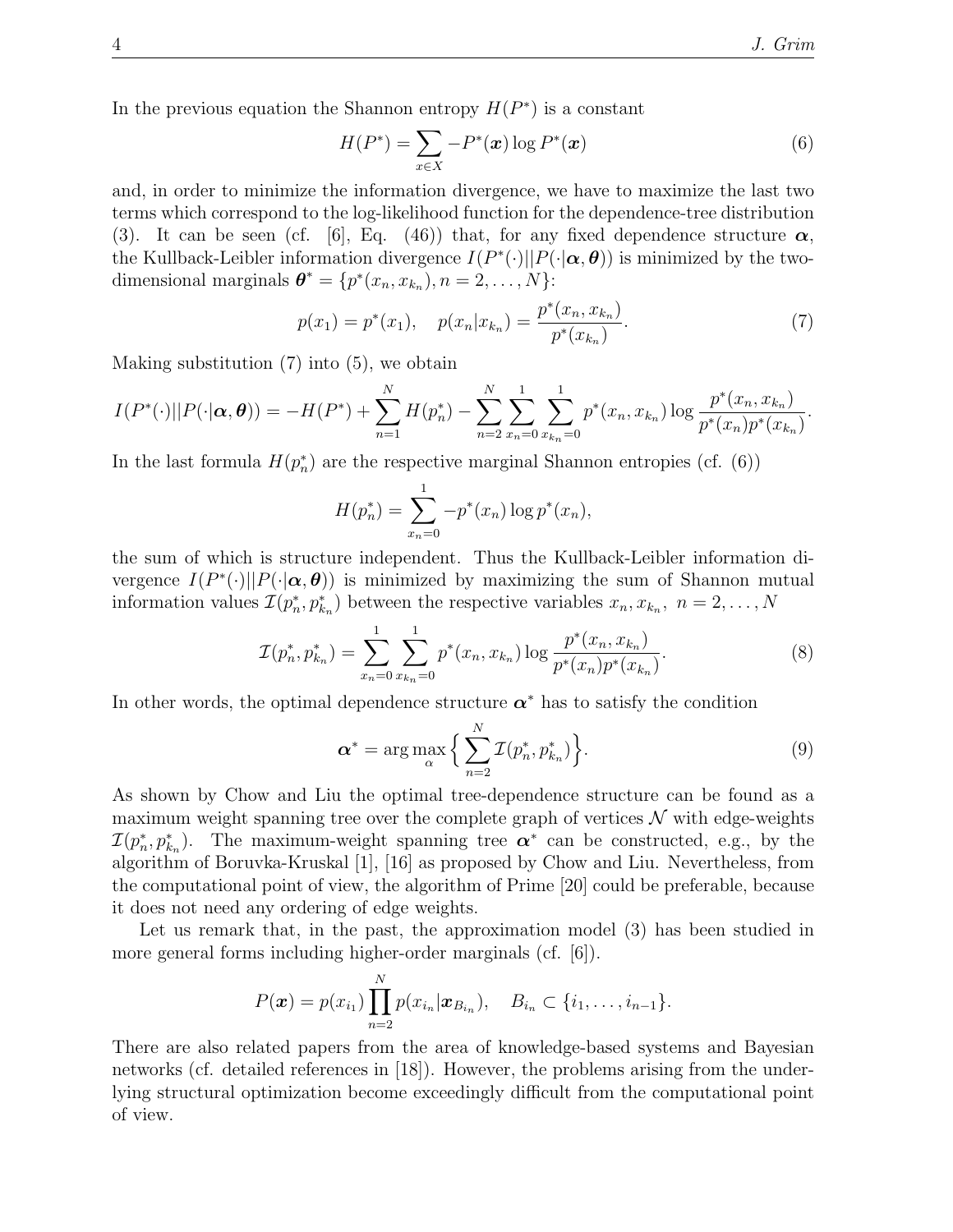#### 2.1 Approximating Densities by Dependence Trees

The original paper of Chow and Liu applies to discrete distributions but, from the formal point of view, the idea of dependence-tree approximation is applicable to continuous data as well [6]. Considering real data vectors  $x \in X \equiv \mathcal{R}^N$  we have to approximate a given probability density function  $P^*(x)$  by the dependence-tree density function

$$
P(\boldsymbol{x}|\boldsymbol{\alpha},\boldsymbol{\theta}) = f(x_1) \prod_{n=2}^{N} f(x_n | x_{k_n}).
$$
\n(10)

To measure the closeness between the given probability density  $P^*(x)$  and its dependencetree approximation we can use the continuous version of Kullback-Leibler information divergence (cf.  $[15]$ ,  $[22]$ ):

$$
I(P^*(\cdot)||P(\cdot|\boldsymbol{\alpha},\boldsymbol{\theta})) = \int_{R^N} P^*(\boldsymbol{x}) \log \frac{P^*(\boldsymbol{x})}{P(\boldsymbol{x}|\boldsymbol{\alpha},\boldsymbol{\theta})} d\boldsymbol{x} \ge 0.
$$
 (11)

In analogy with (5) we can write

$$
I(P^*(\cdot)||P(\cdot|\boldsymbol{\alpha},\boldsymbol{\theta})) = \int P^*(\boldsymbol{x})\log P^*(\boldsymbol{x})d\boldsymbol{x} - \int P^*(\boldsymbol{x})\left[\log f(x_1) + \sum_{n=2}^N \log f(x_n|x_{k_n})\right]d\boldsymbol{x},
$$

and further

$$
I(P^*(\cdot)||P(\cdot|\alpha,\theta)) = -H(P^*) - \int_R f^*(x_1) \log f(x_1) dx_1 -
$$
  

$$
-\sum_{n=2}^N \int_R f^*(x_{k_n}) \left[ \int_R \frac{f^*(x_n, x_{k_n})}{f^*(x_{k_n})} \log f(x_n | x_{k_n}) dx_n \right] dx_{k_n}.
$$
 (12)

In the last equation the entropy  $H(P^*)$  is a constant and, in order to minimize the information divergence, we have to maximize the last two terms. It can be seen that, for a fixed dependence structure  $\alpha$ , the information divergence  $I(P^*(\cdot)||P(\cdot|\alpha, \theta))$  is minimized by the two-dimensional marginal densities  $\boldsymbol{\theta}^* = \{f^*(x_n, x_{k_n}), n = 2, ..., N\}$ which imply the involved univariate marginals:

$$
f(x_1) = f^*(x_1), \quad f(x_n | x_{k_n}) = \frac{f^*(x_n, x_{k_n})}{f^*(x_{k_n})}.
$$
 (13)

Again, substituting in (12) according to (13), we obtain

$$
I(P^*(\cdot)||P(\cdot|\alpha,\theta^*)) = -H(P^*) + \sum_{n=1}^N H(f_n^*) - \sum_{n=2}^N \mathcal{I}(f_n^*, f_{k_n}^*)
$$
(14)

where  $H(P^*)$  is a constant entropy (cf.  $(6)$ ) and the second sum is structure-independent

$$
\sum_{n=1}^{N} H(f_n^*) = \sum_{n=1}^{N} \int_{R} -f^*(x_n) \log f^*(x_n) dx_n.
$$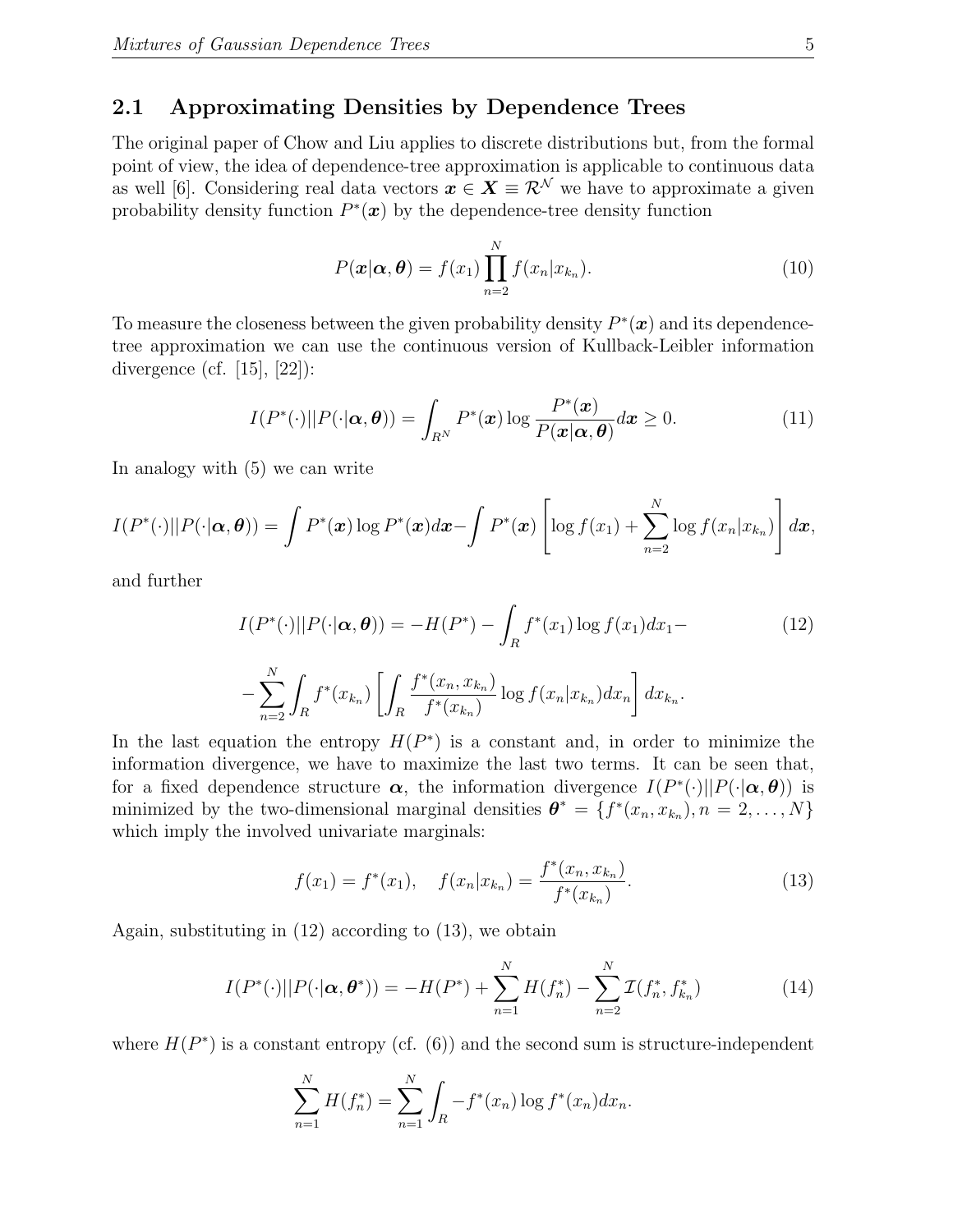Consequently, the considered information divergence is minimized by maximizing the sum of mutual information terms

$$
\mathcal{I}(f_n^*, f_{k_n}^*) = \int_{R^2} f^*(x_n, x_{k_n}) \log \frac{f^*(x_n, x_{k_n})}{f^*(x_n)f^*(x_{k_n})} dx_n dx_{k_n} = H(f_n^*) + H(f_{k_n}^*) - H(f_{nk_n}^*) \tag{15}
$$

as a function of the dependence structure  $\alpha$ . In other words, the optimal dependence structure  $\boldsymbol{\alpha}^*$ 

$$
\boldsymbol{\alpha}^* = \arg \max_{\alpha} \left\{ \sum_{n=2}^N \mathcal{I}(f_n^*, f_{k_n}^*) \right\}
$$

of the approximation model  $P(\cdot|\alpha, \theta^*)$  is defined by the maximum-weight spanning tree over the complete graph of vertices  $\mathcal N$  with the edge-weights  $\mathcal I(f_n^*, f_{k_n}^*)$ . We note that, assuming Gaussian densities with the variances  $\sigma_n$  and covariances  $\sigma_{nk_n}$ , we obtain the Shannon mutual information formula:

$$
\mathcal{I}(f_n^*, f_{k_n}^*) = -\frac{1}{2} \log \left( 1 - \frac{\sigma_{nk_n}^2}{\sigma_n^2 \sigma_{k_n}^2} \right). \tag{16}
$$

#### 3 Estimating Gaussian Dependence-Tree Density

Let us recall the practical situation when the true probability density  $P^*(x)$  is unknown and the dependence-tree approximation has to be constructed from data. Unlike the binary case (cf. Sec. 3.1), we have to assume parametric models of two-dimensional marginals  $f(x_n, x_{k_n})$  in order to make the resulting dependence-tree model practically applicable. A natural choice here is to use two-dimensional Gaussian densities:

$$
f(x_n, x_k | \mu_n, \mu_k, \Sigma_{nk}) = \frac{1}{\sqrt{(2\pi)^2 \det \Sigma_{nk}}} \times \exp\{-\frac{1}{2} (x_n - \mu_n, x_k - \mu_k)^T \Sigma_{nk}^{-1} (x_n - \mu_n, x_k - \mu_k) \},
$$

$$
\Sigma_{nk} = \begin{pmatrix} \sigma_n^2 & \sigma_{nk} \\ \sigma_{nk} & \sigma_k^2 \end{pmatrix}, \quad n, k \in \mathcal{N},
$$
(17)

which imply the univariate marginals

$$
f(x_n|\mu_n, \sigma_n) = \frac{1}{\sqrt{2\pi}\sigma_n} \exp\left\{-\frac{(x_n - \mu_n)^2}{2\sigma_n^2}\right\}, \quad n \in \mathcal{N}.
$$

Considering the Gaussian dependence-tree density function with the structural parameters  $\alpha$ , vector of means  $\mu$  and the covariance matrices  $\Sigma$ :

$$
\boldsymbol{\alpha} = (k_2, \ldots, k_N), \boldsymbol{\mu} = {\mu_1, \ldots, \mu_N}, \boldsymbol{\Sigma} = {\Sigma_{nk_n}, n = 2, \ldots, N}
$$

we can write

$$
P(\mathbf{x}|\alpha, \mu, \Sigma) = f(x_1|\mu_1, \sigma_1) \prod_{n=2}^{N} f(x_n|x_{k_n}, \mu_n, \mu_{k_n}, \Sigma_{nk_n}) =
$$

$$
= f(x_1|\mu_1, \sigma_1) \prod_{n=2}^{N} \frac{f(x_n, x_{k_n}|\mu_n, \mu_{k_n}, \Sigma_{nk_n})}{f(x_{k_n}|\mu_{k_n}, \sigma_{k_n})}
$$
(18)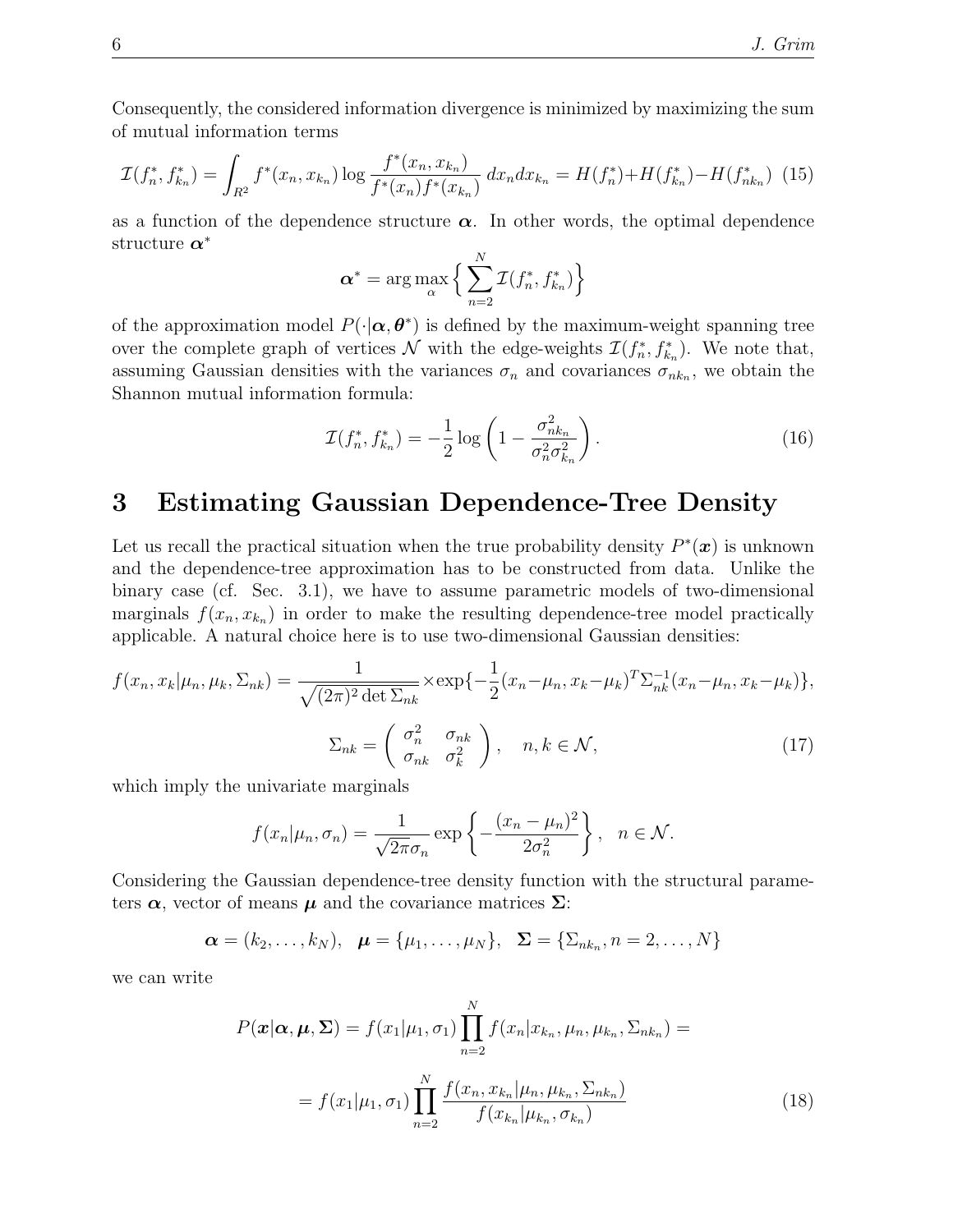and the corresponding log-likelihood function is given by

$$
L(\boldsymbol{\alpha}, \boldsymbol{\mu}, \boldsymbol{\Sigma}) = \frac{1}{|\mathcal{S}|} \sum_{x \in \mathcal{S}} \log P(\boldsymbol{x} | \boldsymbol{\alpha}, \boldsymbol{\mu}, \boldsymbol{\Sigma}) = \frac{1}{|\mathcal{S}|} \sum_{x \in \mathcal{S}} [\log f(x_1 | \mu_1, \sigma_1) - \sum_{n=2}^{N} \log f(x_{k_n} | \mu_{k_n}, \sigma_{k_n})] + \sum_{n=2}^{N} \frac{1}{|\mathcal{S}|} \sum_{x \in \mathcal{S}} \log f(x_n, x_{k_n} | \mu_n, \mu_{k_n}, \Sigma_{nk_n}).
$$
(19)

For any fixed dependence structure  $\alpha$  we can concentrate on estimating two-dimensional Gaussian densities which imply all univariate marginals and conditional densities. Using maximum-likelihood estimates of the underlying parameters, we obtain

$$
\hat{\mu}_n = \frac{1}{|\mathcal{S}|} \sum_{x \in \mathcal{S}} x_n, \quad \hat{\sigma}_n^2 = \frac{1}{|\mathcal{S}|} \sum_{x \in \mathcal{S}} (x_n - \hat{\mu}_n)^2, \quad \hat{\sigma}_{nk} = \frac{1}{|\mathcal{S}|} \sum_{x \in \mathcal{S}} (x_n - \hat{\mu}_n)(x_k - \hat{\mu}_k), \quad n, k \in \mathcal{N}
$$

and, making substitution in the formula (19), we can write

$$
L(\alpha, \hat{\mu}, \hat{\Sigma}) = \sum_{n=1}^{N} \frac{1}{|\mathcal{S}|} \sum_{x \in \mathcal{S}} \log f(x_n | \hat{\mu}_n, \hat{\sigma}_n) + \sum_{n=2}^{N} \frac{1}{|\mathcal{S}|} \sum_{x \in \mathcal{S}} \log \frac{f(x_n, x_{k_n} | \hat{\mu}_n, \hat{\mu}_{k_n}, \hat{\Sigma}_{nk_n})}{f(x_n | \hat{\mu}_n, \hat{\sigma}_n) f(x_{k_n} | \hat{\mu}_{k_n}, \hat{\sigma}_{k_n})} =
$$

$$
= \sum_{n=1}^{N} \frac{1}{2} \left[ 1 + \log(2\pi \hat{\sigma}_n^2) \right] + \sum_{n=2}^{N} \frac{1}{2} \log \left( 1 - \frac{\hat{\sigma}_{nk_n}^2}{\hat{\sigma}_n^2 \hat{\sigma}_{k_n}^2} \right).
$$
(20)

In the last equation only the second term is structure dependent and therefore the optimal dependence structure  $\alpha^*$  is defined by

$$
\boldsymbol{\alpha}^* = \arg \max_{\alpha} \left\{ \sum_{n=2}^N -\frac{1}{2} \log \left( 1 - \frac{\hat{\sigma}_{nk_n}^2}{\hat{\sigma}_n^2 \hat{\sigma}_{k_n}^2} \right) \right\}.
$$
 (21)

Note that the edge-weight of the underlying spanning tree is the same (cf. (16)) as in the deterministic approximation problem based on Gaussian densities.

Recall that, assuming Gaussian marginals  $p(x_n, x_k)$  in the tree-dependence density function  $(10)$ , we restrict the approximation power of the optimal tree dependence model  $P(\mathbf{x}|\alpha^*, \theta^*)$  by the underlying global Gaussian hypothesis. The only advantage of the simplifying tree-dependence approximation (18) is then its applicability to high-dimensional spaces since the involved two-dimensional marginals can be well estimated even from limited data sets and avoid the risk of ill-conditioned high-dimensional matrices.

#### 4 Mixtures of Dependence Trees

The product mixture model can be generalized by using mixtures of dependence trees (cf. [6], [18], [14]). We recall that the dependence tree distribution can explicitly describe statistical dependencies between pairs of variables at the level of individual components and therefore the approximation potential of the resulting mixture model may considerably increase. On the other hand, marginal distributions of the dependence-tree mixtures are not trivially available anymore and we lose some of the excellent properties of product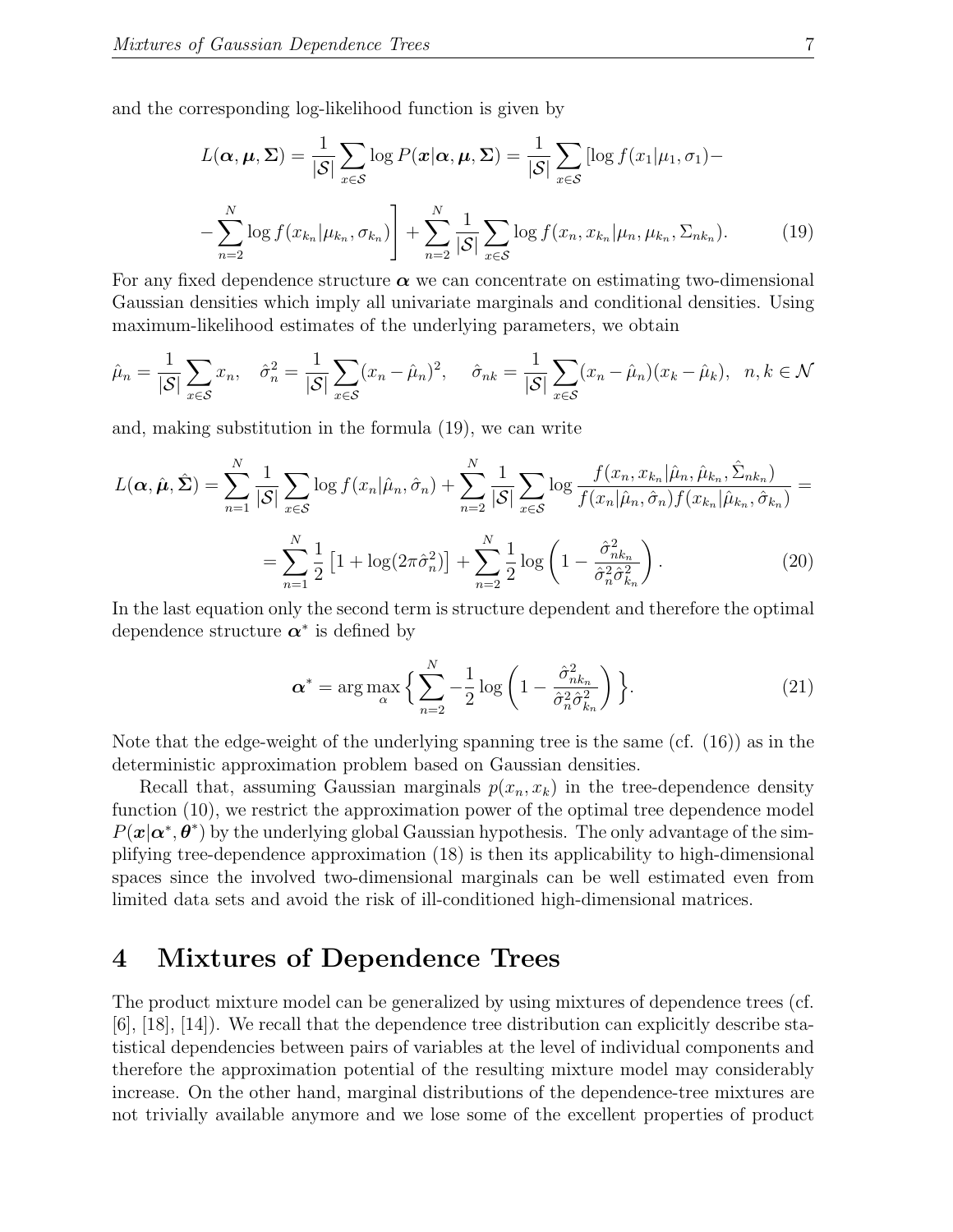mixtures, as mentioned in the Introduction. Nevertheless, in some cases such properties may be unnecessary, while the increased complexity of components could become essential.

The tree-dependence model (3) can be easily generalized to mixtures (cf. [6], [18]) because the optimization of tree dependence structure proposed by Chow and Liu [3] is compatible with the EM algorithm. In particular, we assume the following concept of Gaussian dependence-tree mixtures

$$
P(\boldsymbol{x}|\boldsymbol{w}, \boldsymbol{\alpha}, \boldsymbol{\mu}, \boldsymbol{\Sigma}) = \sum_{m \in \mathcal{M}} w_m F(\boldsymbol{x}|\boldsymbol{\alpha}_m, \boldsymbol{\mu}_m, \boldsymbol{\Sigma}_m) =
$$
(22)  

$$
\sum_{m \in \mathcal{M}} w_m f(x_1 | \mu_1^{(m)}, \sigma_1^{(m)}) \prod_{n=2}^N f(x_n | x_{k_n}, \mu_n^{(m)}, \mu_{k_n}^{(m)}, \Sigma_{nk_n}^{(m)})
$$

with the weight vector  $\mathbf{w} = (w_1, w_2, \dots, w_M)$ , the structural parameters  $\{\boldsymbol{\alpha}_1, \boldsymbol{\alpha}_2, \dots, \boldsymbol{\alpha}_M\}$ and the component parameters

$$
\boldsymbol{\mu} = {\boldsymbol{\mu}_1, \boldsymbol{\mu}_2, \dots, \boldsymbol{\mu}_M}, \quad \boldsymbol{\mu}_m = {\boldsymbol{\mu}_1^{(m)}, \dots, \boldsymbol{\mu}_N^{(m)}},
$$

$$
\boldsymbol{\Sigma} = {\boldsymbol{\Sigma}_1, \boldsymbol{\Sigma}_2, \dots, \boldsymbol{\Sigma}_M}, \quad \boldsymbol{\Sigma}_m = {\boldsymbol{\Sigma}_{nk_n}^{(m)}, n = 2, \dots, N}.
$$

Equation (22) can be equivalently rewritten in the form

 $\eta$ 

$$
P(\boldsymbol{x}|\boldsymbol{w}, \boldsymbol{\alpha}, \boldsymbol{\mu}, \boldsymbol{\Sigma}) = \sum_{m \in \mathcal{M}} w_m F(\boldsymbol{x}|\boldsymbol{\alpha}_m, \boldsymbol{\mu}_m, \boldsymbol{\Sigma}_m) =
$$
(23)  

$$
\sum_{n \in \mathcal{M}} w_m f(x_1 | \mu_1^{(m)}, \sigma_1^{(m)}) \prod_{n=2}^N \frac{f(x_n, x_{k_n} | \mu_n^{(m)}, \mu_{k_n}^{(m)}, \Sigma_{nk_n}^{(m)})}{f(x_{k_n} | \mu_{k_n}^{(m)}, \sigma_{k_n}^{(m)})}.
$$

Note that the approximation potential of the dependence-tree mixture (23) is no longer limited by the underlying Gaussian assumption.

To optimize the mixture of dependence-tree densities (23) we have to maximize the log-likelihood function

$$
L(\boldsymbol{w}, \boldsymbol{\alpha}, \boldsymbol{\mu}, \boldsymbol{\Sigma}) = \frac{1}{|\mathcal{S}|} \sum_{x \in \mathcal{S}} \log \left[ \sum_{m \in \mathcal{M}} w_m F(\boldsymbol{x} | \boldsymbol{\alpha}_m, \boldsymbol{\mu}_m, \boldsymbol{\Sigma}_m) \right].
$$

By using the EM algorithm, we reduce the mixture estimation problem to iterative maximization of the following weighted likelihood function (cf. Sec. 2):

$$
Q_m(\boldsymbol{\alpha}_m, \boldsymbol{\mu}_m, \boldsymbol{\Sigma}_m) = \sum_{x \in \mathcal{S}} \frac{q(m|\boldsymbol{x})}{w'_m|\mathcal{S}|} \log F(\boldsymbol{x}|\boldsymbol{\alpha}_m, \boldsymbol{\mu}_m, \boldsymbol{\Sigma}_m)
$$
(24)

with the conditional weights  $q(m|\mathbf{x})$  and the corresponding component weights  $w'_m$ :

$$
q(m|\boldsymbol{x}) = \frac{w_m F(\boldsymbol{x}|\boldsymbol{\alpha}_m, \boldsymbol{\mu}_m, \boldsymbol{\Sigma}_m)}{P(\boldsymbol{x}|\boldsymbol{w}, \boldsymbol{\alpha}, \boldsymbol{\mu}, \boldsymbol{\Sigma})}, \ w'_m = \frac{1}{|\mathcal{S}|} \sum_{x \in \mathcal{S}} q(m|\boldsymbol{x}), \quad (w'_m|\mathcal{S}| = \sum_{x \in \mathcal{S}} q(m|\boldsymbol{x})). \tag{25}
$$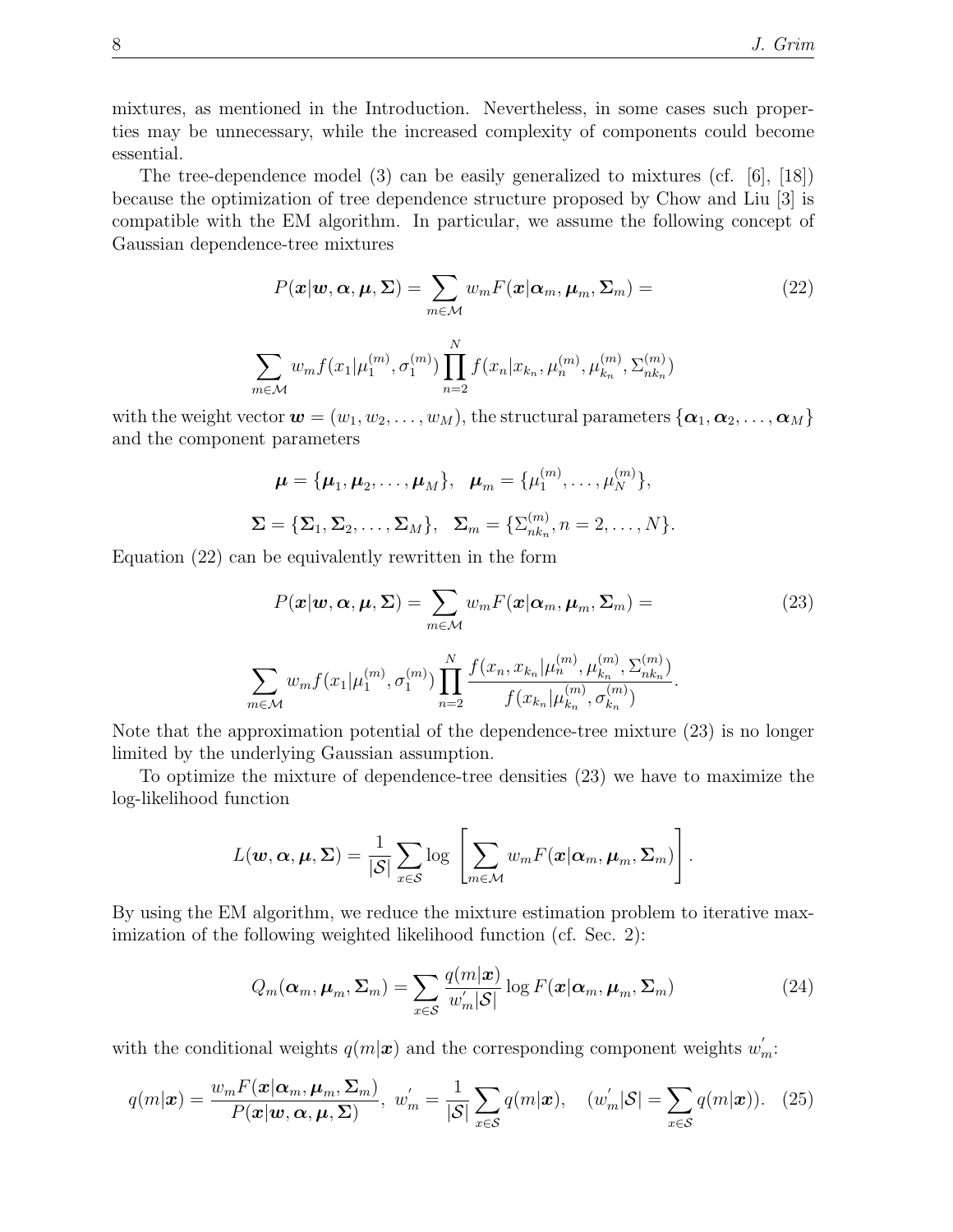Considering the formula (23), we can write

$$
Q_m(\alpha_m, \mu_m, \Sigma_m) = \sum_{x \in S} \frac{q(m|x)}{w'_m|\mathcal{S}|} \log f(x_1|\mu_1^{(m)}, \sigma_1^{(m)}) + + \sum_{n=2}^N \sum_{x \in S} \frac{q(m|x)}{w'_m|\mathcal{S}|} \log \frac{f(x_n, x_{k_n}|\mu_n^{(m)}, \mu_{k_n}^{(m)}, \Sigma_{nk_n}^{(m)})}{f(x_{k_n}|\mu_{k_n}^{(m)}, \sigma_{k_n}^{(m)})}.
$$
(26)

Again, for any fixed dependence structure  $\alpha_m$ , we may confine ourselves to estimating the Gaussian parameters  $\mu_n^{(m)}$ ,  $\sigma_n^{(m)}$ ,  $\sigma_{nk}^{(m)}$  by using the weighted analogy of m.-l. estimates:

$$
\mu_n^{'(m)} = \frac{1}{|\mathcal{S}|} \sum_{x \in \mathcal{S}} \frac{q(m|\mathbf{x})}{w_m'|\mathcal{S}|} x_n, \quad (\sigma_n^{'(m)})^2 = \frac{1}{|\mathcal{S}|} \sum_{x \in \mathcal{S}} \frac{q(m|\mathbf{x})}{w_m'|\mathcal{S}|} (x_n - \mu_n^{'(m)})^2,
$$
\n
$$
\sigma_{nk}^{'(m)} = \frac{1}{|\mathcal{S}|} \sum_{x \in \mathcal{S}} \frac{q(m|\mathbf{x})}{w_m'|\mathcal{S}|} (x_n - \mu_n^{'(m)}) (x_k - \mu_k^{'(m)}), \quad n, k \in \mathcal{N}.
$$
\n(27)

Making substitutions (27) into (26) in analogy with (20), we obtain

$$
Q_m(\boldsymbol{\alpha}_m, \boldsymbol{\mu}'_m, \boldsymbol{\Sigma}'_m) = -\sum_{n=1}^N \frac{1}{2} \left[ 1 + \log(2\pi \sigma'_n^{(m)2}) \right] - \sum_{n=2}^N \frac{1}{2} \log \left( 1 - \frac{\sigma'_{nk_n}}{\sigma'_n^{(m)2} \sigma'_{k_n}} \right)
$$

In the last equation only the second term is structure-dependent and therefore the optimal dependence tree  $\alpha'_m$  is for each component defined by Eq.

$$
\boldsymbol{\alpha}'_{m} = \arg \max_{\alpha} \left\{ \sum_{n=2}^{N} -\frac{1}{2} \log \left( 1 - \frac{(\sigma'_{nk_n})^2}{(\sigma'^{(m)}_{n} \sigma'^{(m)}_{k_n})^2} \right) \right\}.
$$
 (28)

The resulting EM algorithm for estimating Gaussian dependence-tree mixtures can thus be summarized by Eqs.  $(25)$ ,  $(27)$  and  $(28)$ ,  $(cf. [6]$ , Eqs.  $(5.9)$ - $(5.12)$ ).

### 5 Preprocessing of Screening Mammograms

In order to illustrate the application possibilities of Gaussian dependence-tree mixtures we recompute our recent results on evaluation of screening mammograms simply by using dependence trees instead of product components. In the papers [12], [8], [11] we proposed preprocessing of screening mammograms by means of local statistical models with the aim of facilitating diagnostic evaluation.

The idea of the method is to emphasize diagnostically important details as "unusual" locations of high "novelty". First we estimate local statistical properties of gray levels in a suitably chosen search window in terms of a joint probability density. In particular, we use the data set produced by scanning a mammogram with a search window in order to estimate the density function in the form of a Gaussian mixture with product components. At the second stage we compute the value of the estimated mixture density at each position of the search window and display the corresponding log-likelihood value log  $P(x)$ as a gray level at the central pixel of the window. Thus the resulting "log-likelihood

.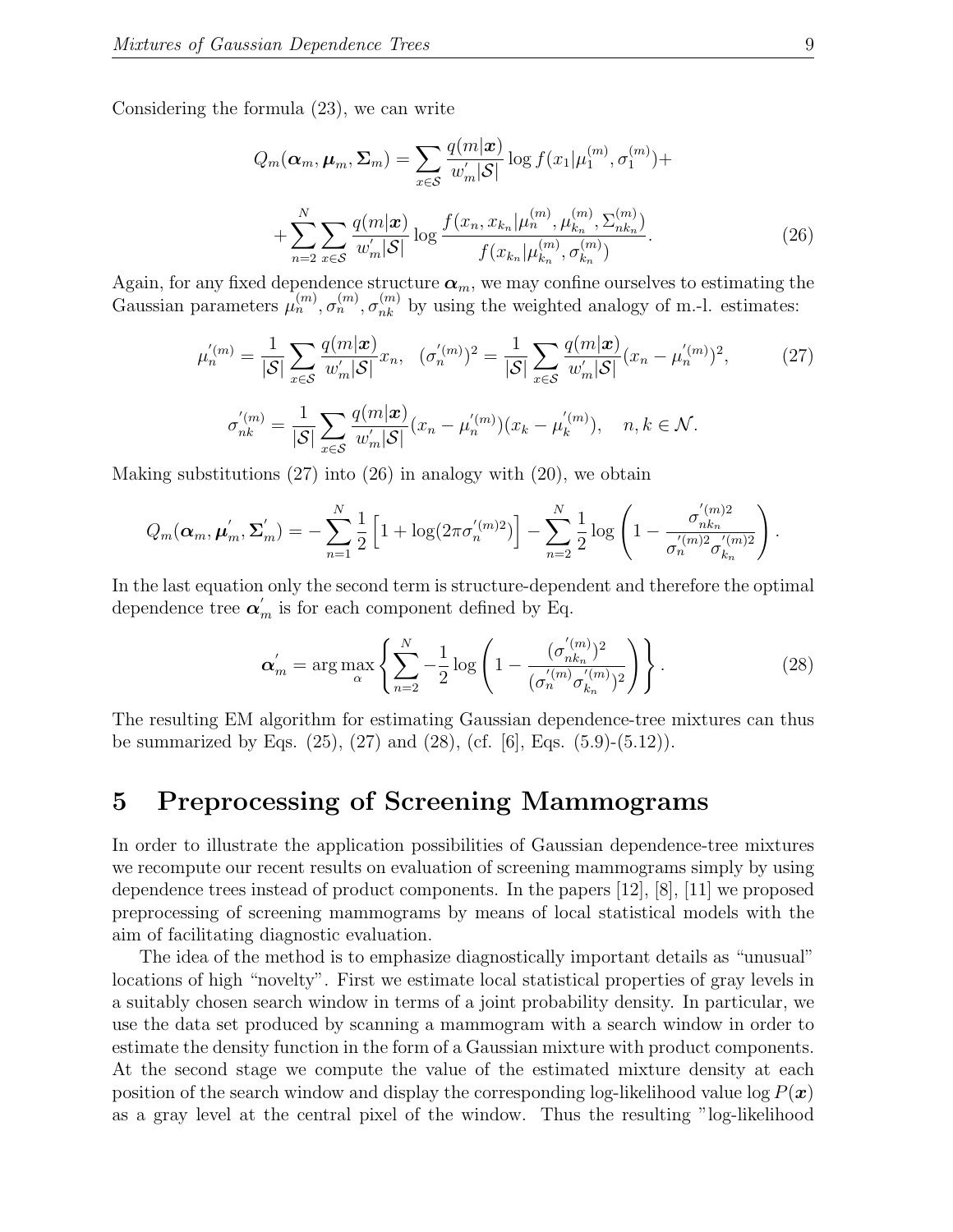

Figure 1: Comparison of the log-likelihood images for the digital mammogram C-0002-1 (left cranio-caudal part) from the DDSM database. From left to right: original mammogram, the log-likelihood image based on product mixture and the log-likelihood image based on mixture of dependence trees.

image" maps the unusual, atypical parts of the mammogram as dark regions and, in this way, the locations suspected of containing malignant lesions should be emphasized.

In the computational experiments we used mammograms from the DDSM database (cf. [13]) subsampled to the pixel size of about 0.1 mm (cf. Fig.1, left-hand part). The size of the search window was  $13\times13$  pixels with trimmed corners. The resulting dimension of the local data vectors  $x \in S$  was N=145 (=169-4×6). In all experiments we used the mixture model of 36 Gaussian components. A typical example of the log-likelihood image is shown in Fig. 1 (central part). Note that the dark regions are partly emphasized by contour lines and even small, barely visible micro-calcifications appear as dark spots (cf. [12] for detailed explanation).

The right-hand part of Fig.1 shows an analogous log-likelihood image obtained by means of a dependence-tree mixture. In particular, we used the same data to estimate the mixture of Gaussian dependence-tree densities (22). Not surprisingly, we obtained a much higher value of the maximized log-likelihood criterion using the same number of components  $(M=36, L=249.1$  versus  $L=-441.5$ , with the corresponding much better approximation of the underlying multivariate density. Nevertheless, the resulting loglikelihood image (cf. the right-hand part of Fig.1) tends to break down to small nearly point-like disconnected regions. The identification of micro-calcifications seems to contrast even more, but the contour lines vanish almost completely.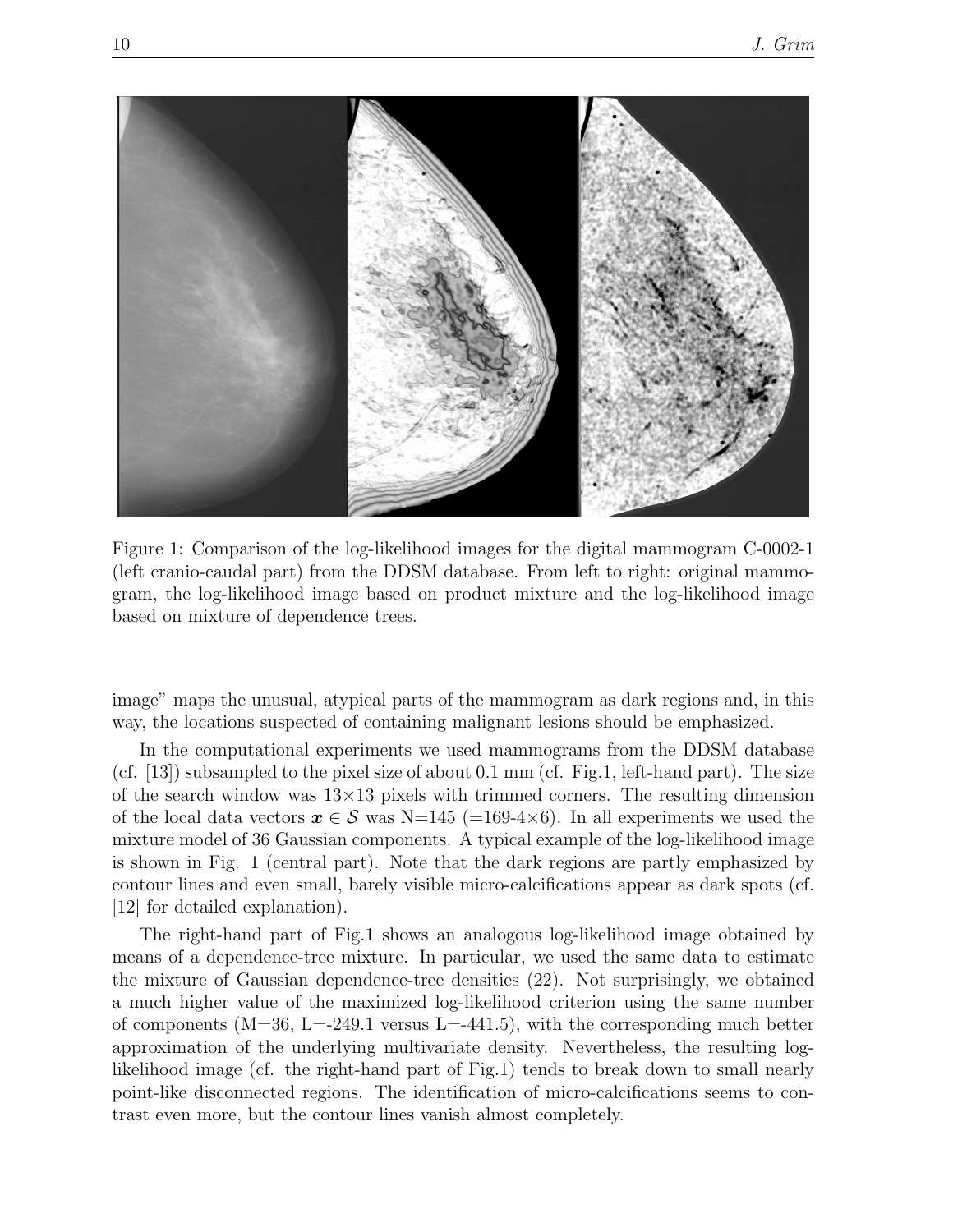

Figure 2: Gaussian dependence-tree mixture for local statistical model of screening mammogram - examples of estimated component means  $\mu_{mn}$  in the search-window arrangement. The superimposed dependence-tree structures reflect statistical relations between the window fields.

It can be concluded that a simple product mixture model provides highly specific loglikelihood images characterized by connected dark regions, which are partly emphasized by contour lines (cf. [12] for detailed discussion). The typical features of the images can be explained by a certain "topological" continuity of product mixtures. Recall that a onepixel shift of the search window generally yields a completely different data vector (despite the great overlap), because the shared gray-levels are assigned to different variables. Consequently, the likelihood values of neighboring window positions may generally differ, even by many orders. However, the differences are partly suppressed in the case of product components because the means  $\mu_n^{(m)}$  are almost uniform for any given component. Thus the shift of the search window by one pixel actually changes only the order of product terms which are nearly the same and therefore, unlike dependence-tree components, the resulting product does not change very much.

Fig.2 illustrates the fact that the component means (in window arrangement) are almost uniform. The superimposed dependence-tree structures reflect statistical relations between the window fields. In view of the smooth background the most informative pairs of variables are nearly always neighboring.

### 6 Conclusion

It is intuitively clear that we can increase the approximation potential of density mixtures by using dependence-tree components instead of product densities. However, it appears that the increased approximation power of dependence trees is more relevant in case of a small number of multidimensional components. A large number of components makes the properties of density mixtures more similar to non-parametric Parzen estimates which are often optimized by a single smoothing parameter and very simple kernel functions. Accordingly, in the early paper [6] we observed in a numerical example, that the high approximation accuracy of dependence-tree mixture is simply achievable by increasing the number product components.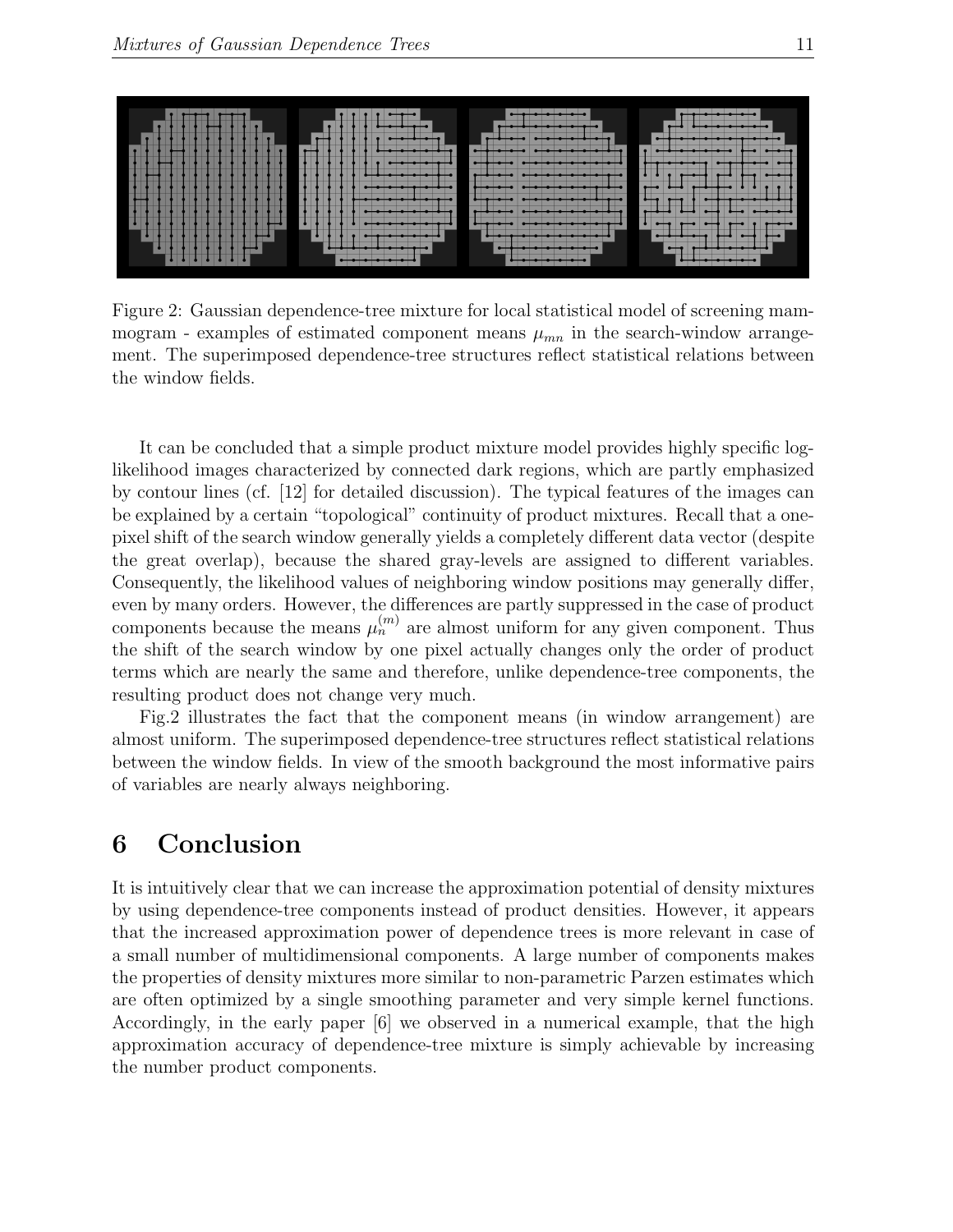#### Acknowledgement

This work has been supported by the Czech Science Foundation Projects No. 14-02652S and 14-10911S.

#### References

- [1] O. Boruvka, "On a minimal problem", *Transaction of the Moravian Society for Natural Sciences* (in czech), No. 3, 1926.
- [2] B. Behsaz and M. Rahmati. "Estimation of Probability Density Function by Dependence Tree Methods for Pattern Recognition Systems." *Tech. Rep. U. Alberta*, 1, 2006.
- [3] C. Chow and C. Liu, "Approximating discrete probability distributions with dependence trees", *IEEE Trans. on Information Theory*, Vol. IT-14, No.3, pp. 462- 467, 1968.
- [4] A.P. Dempster, N.M. Laird and D.B. Rubin,"Maximum likelihood from incomplete data via the EM algorithm", *J. Roy. Statist. Soc., B*, Vol. 39, pp. l-38, 1977.
- [5] J. Grim, "On numerical evaluation of maximum likelihood estimates for finite mixtures of distributions", *Kybernetika*, Vol. l8, No.3, pp.173-190, 1982. *http://dml.cz/dmlcz/124132*
- [6] J. Grim, "On structural approximating multivariate discrete probability distributions", *Kybernetika*, Vol. 20, No. 1, pp. 1-17, 1984. *http://dml.cz/dmlcz/125676*
- [7] J. Grim, "Multivariate statistical pattern recognition with nonreduced dimensionality", *Kybernetika*, Vol. 22, No. 2, pp. 142-157, 1986. *http://dml.cz/dmlcz/125022*
- [8] J. Grim, "Preprocessing of Screening Mammograms Based on Local Statistical Models", *Proceedings of the 4th International Symposium on Applied Sciences in Biomedical and Communication Technologies, ISABEL 2011*, Barcelona, ACM, pp. 1-5, 2011
- [9] J. Grim, M. Haindl, "Texture Modelling by Discrete Distribution Mixtures", *Computational Statistics and Data Analysis*, Vol. 41, No. 3-4 pp. 603-615, 2003.
- [10] J. Grim and J. Hora, "Computational Properties of Probabilistic Neural Networks", *Artificial Neural Networks - ICANN 2010 Part II*, Springer: Berlin, LNCS 5164, pp. 52-61, 2010.
- [11] J. Grim and G.L. Lee, "Evaluation of Screening Mammograms by Local Structural Mixture Models", In *Stochastic and Physical Monitoring Systems SPSM 2012*, Prague: Czech Technical University, pp. 51-61, 2012.
- [12] J. Grim, P. Somol, M. Haindl and J. Daneš, "Computer-Aided Evaluation of Screening Mammograms Based on Local Texture Models," *IEEE Trans. on Image Processing*, Vol. 18, No. 4, pp. 765-773, 2009.